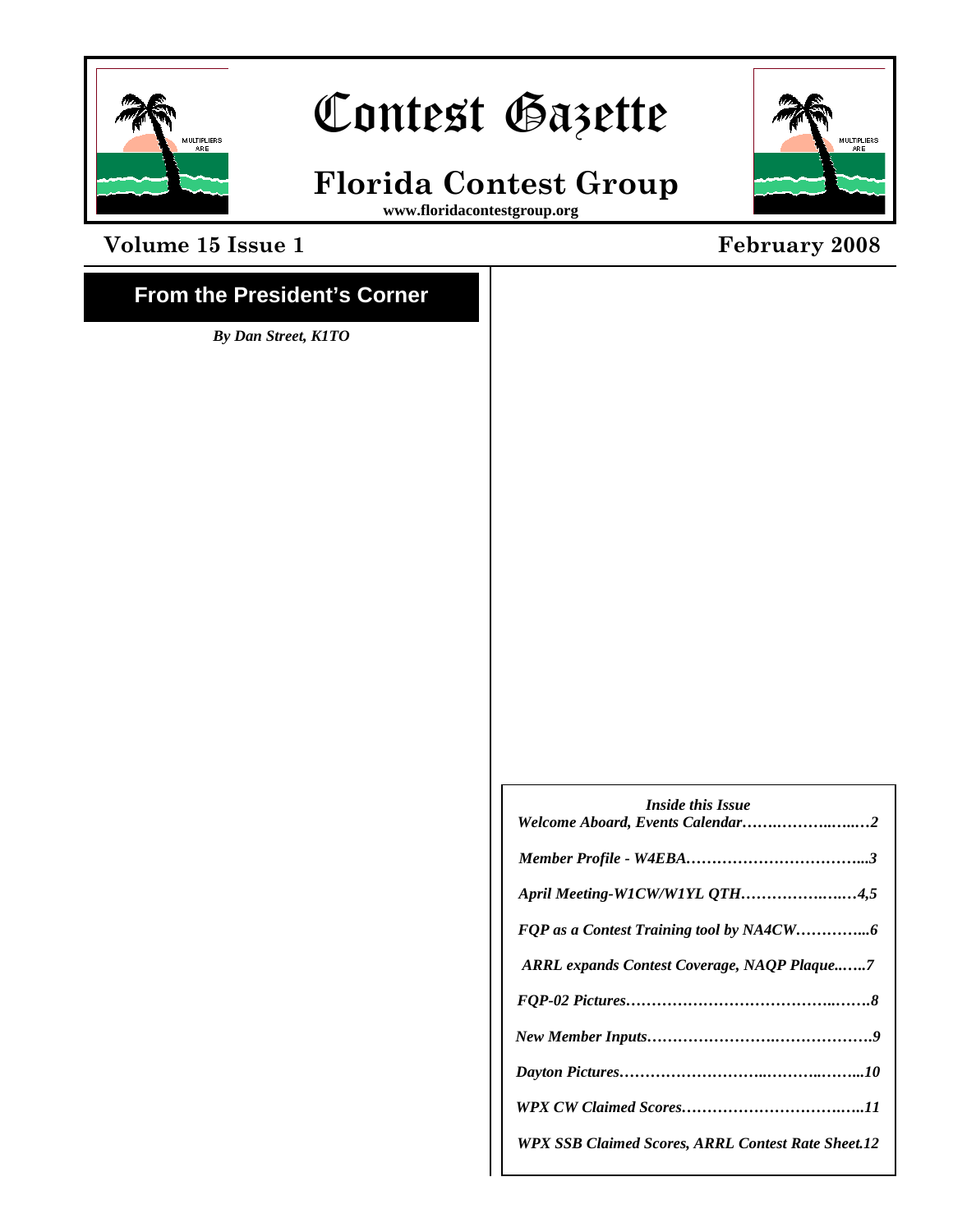E

#### **Welcome Aboard**



The following new members have joined FCG since the last newsletter:

**N3ND -** Dan Atchison, 308 Celtic Court, Oviedo FL 32765 email: N3ND@aol.com

**K4CVL** - Mike Ryan, 3828 Commonwealth Rd., Palmetto FL 34221 e-mail: mryan001@tampabay.rr.com

**W4QN** - Norm Alexander, 18883 SE Jupiter River Drive, Jupiter FL 33458 e-mail: w4qn@bellsouth.net

**K4XS** - Bill Kollenbaum, PO Box 490, Laupahoehoe, HI 96764 e-mail cqtestk4xs@aol.com Bill will contest from KH7XS or KH7B.

**KH7YL** - Holly Kollenbaum - PO Box 490, Laupahoehoe, HI 96764

**K4FB** - Paul Womble, PO Box 873, Highland City FL 33846 e-mail: pwomble@tambabay.rr.com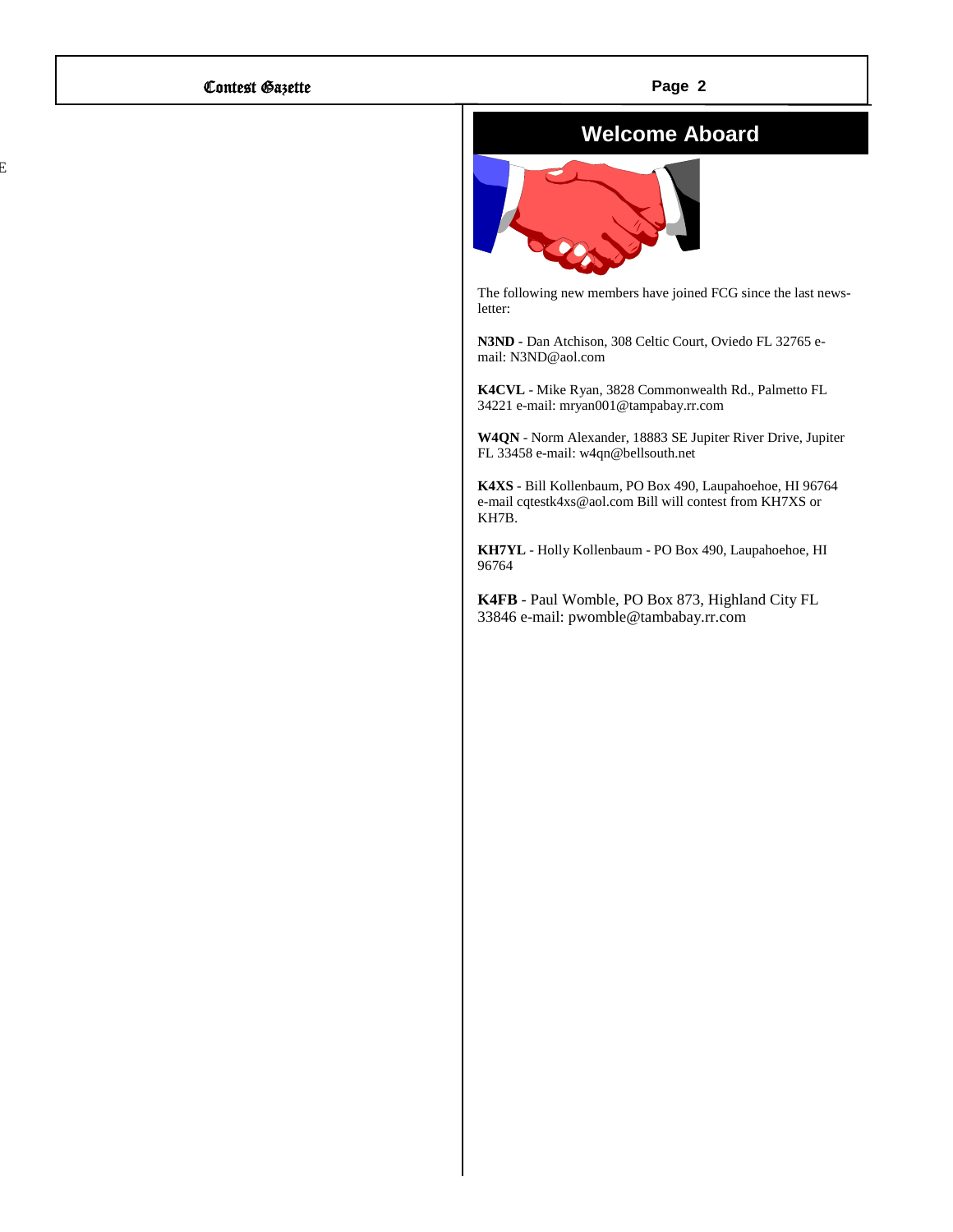### **John Beck, W4AI SK**

Former Member John R. Beck, W4AI passed away at a Sebring nursing home on Feb 11, 2008. He was 89.

John was originally licensed as W6MHB in San Francisco. In 1955 he went on his first DXpedition to TI9MHB.

The following year he joined RCA on the Air Force Eastern Test Range, where he worked as a Resident Engineer on many of the tracking stations. During this assignment he held the calls VP7BT on Eleuthera Island, VQ9J in the Seychelles, ZD8J on Ascension, and VP2A and VP2AAA on Antigua.

After he left the Range he worked with RCA Alaskom in Alaska where he held the call KL7AI. He retired from RCA in Alaska and returned to FL where he was licensed as K4LIV then W4AI.

Iohn was an avid DXer and contester, and had worked all but wo countries. He is best remembered in the contesting world for his two # 1 World placements in CQWW DX CW Contests in 1966 and 1967 as ZD8J . He also had some outstanding scores in many ARRL DX CW contests from his DX locations.

He was most proud of a number of letters he had received from contest sponsors over the years attesting to the quality of his logs. John logged all his contests in pencil, then reyped them on a typewriter for submission.

John moved to Sebring in 1992 with plans to build a contest station with three 140 ft towers, stacked yagis on the HF bands and substantial antennas on the low bands. Unfortunately his health failed before he was able to complete this project. He entered a nursing home in October 2004.

Today many FCGers are using equipment from John's station building project. John is gone but his equipment continues to be used not only in Florida, but at DX locations ranging from Hawaii to Scotland

RIP old friend! Fred K4LQ

I







*L-R Fred K4LQ, John W4AI, Dale W4QM in front of a truckload of W4AI tower sections etc. headed to Miami for trans shipment to GM3POI in September 2004.* 



*Left - John at VP7BT In 1956* 

*Below John at VP2AAA in 1980* 





*Above: John's plaque for winning # 1 World in CQWW CW in 1967 with 1,616,873 points.* 

*In 1966 he also won # 1 world in the same contest with 1,597,726 points, which earned him the Larry LeKashman W9IOP Cup.*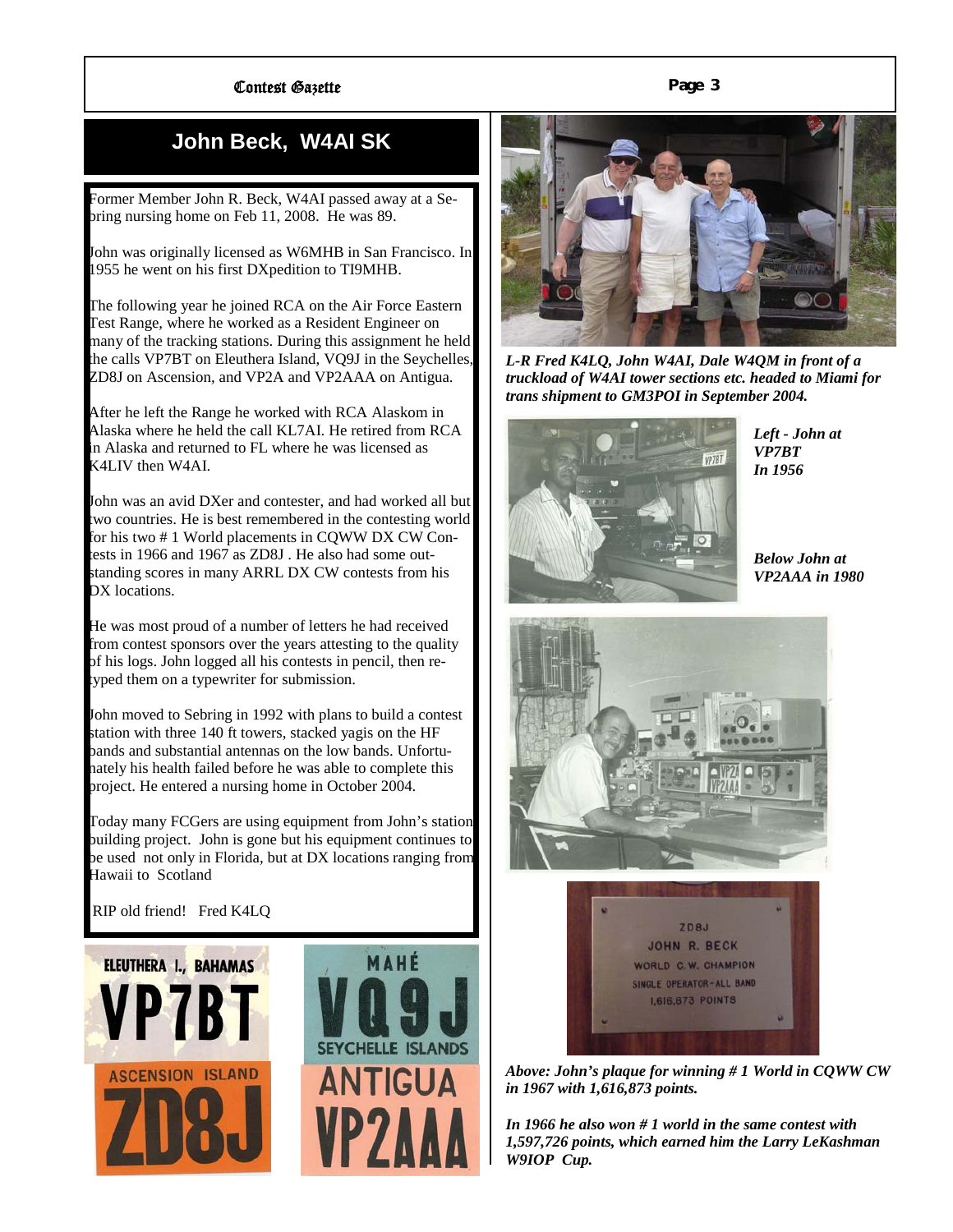## **Orlando Hamfest Meeting Report**

#### *By Dan Street K1TO*

The FCG once again held its Orlando Hamcation meeting off site. Attendance overflowed the Golden Corral meeting room!



67 attendees included Members: AD4Z, AF4Z, HI3CCP, K1RQ, K1XX, K2EUH,

K4LQ, K4PB, K4PG, K4QD, K5AUP, K5KG, K9ES, N4EK & XYL KD4BRJ, KC4HW, KI4RBY, KR4U & XYL KC4YAW, N4BP, N4EEB & XYL Tracy, N4GI, N4IG, N4KM, N4LZ, N4PJ & XYL Marsha, N4RI, N4WO, W0CN, W1MO, W1YL, W3TB, W4AMS, W4CU & XYL Joy, W4EIP, W4KPG & Peggy, W4LT, W4QM, W4SAA, W4STB & OM W4DKB, W4TBB & XYL KG4TPZ, W4TV, W4YA, W4ZW, WA4EEZ, WC4E, WF3C & Dad WA4FJK, WJ9B, WK2G, WO4D and Guests: AC8W& XYL KA8AMX, HI3LFE, K8DD, KE4MMI, KL7MF, W5JAY & XYL WQ5T, Johnny (friend of KC4HW)

30 others spotted at the hamfest but not at the meeting: AB4GO, AI4QY, K1PT & KD1BG, K4RX, K9VV, KI4PJC, KJ4UY & K4JUY, KP2N, N4KW, N4OO, N4WW, N8PR, NP2B, W1RG, W3AZD & WB3ANE, W4DN, W4EEQ, W4IR, W4OV, W4QG, W4UM & W4SLR, WA4AW & K3PGH, WC4H, WD4AHZ and WW4E.

Applause was given for Jim, W4YA who once again secured the reservation at the Golden Corral. (Given the attendance, perhaps a larger facility is in order for 2009!)

Dan spoke for a few minutes about Reidar, K2PT who joined the FCG last year. Reidar (aka Radar) is a US Marine now serving in Iraq who was able to get licensed as YI9PT. Thanks to Dan, W0CN for posting some information afterward about the YI9PT web site. Reidar's Stepp-IR arrived this week and he is looking for contributions towards an amplifier to be shipped over soon. Loud applause for Reidar ensued for his efforts on behalf of the USA.

Dan passed along comments from Ron, K8NZ who expressed gratitude at the outpouring of sympathy and support after his daughter Shannon was murdered in Seattle on New Year's Eve.

Jon, W4ZW kindly took on the task of photographing the entire group present. Jon posted his pictures to **http://www. flickr.com/groups/fcg2008**

Fred, K4LQ updated the group…

"Treasury status - \$4353.56"

"W1CW / K4OJ Memorial Fund - \$1530"

"We finished 2006 with 187 members, 2007 with 210 members. As of today we have 213 members. Right now, we have 55 members that have not yet paid dues. At the end of this month we will delete unpaid members from the roster. I will publish a list of deleted members on the reflector. I have asked for anyone moving out of state or quitting the club for any reason to let me know. I've heard nothing from anyone."

'We currently have honorary members in HI, HS, KP4, OM6, V44, VQ9 and YI. I will be sending an e-mail this week to our stateside members who have left FL inviting them to retain their membership on an honorary basis – no dues. We currently have members in AL, GA and HI."

"Thanks to members for their continued high level of contributions to the newsletter. Hope to have the next issue out by the end of the month."

Members attending their first meeting were asked to take a minute to describe their station and contesting interests. N4WO, K2EUH, KI4RBY, W4CU, WA4EEZ, KR4U and K5AUP all spoke to the group.

Art, N4PJ's wife Marsha passed her Technician exam the morning of the hamfest and is interested in learning CW, among other things. Applause ensued.

Guests included a group from our Mad River Radio Club friends that was headed to a rental QTH in PZ5 for a multi-op in ARRL CW. Other planned FCG operations for ARRL CW were single-band efforts in C6 by N4BP on 160 as C6AHQ, K4PG on 80 as C6APG and K9VV on 40 as C6AHU, plus a group going to J7 that included N4PN and NF4A. K1XX announced that he and W1MD are headed to V26X for an ARRL SSB M/S.

TallyMan duties seem to be peaking with no less than 13 contests the weekend of the meeting! Several members are operating the WPX RTTY.

FQP plaques for 2007 are being made, but were not quite available in time to be presented at the meeting. Those present at the meeting who sponsored plaques were individually recognized with applause. WC4E noted that FQP certificates should be out soon.

George, K5KG handed out cards for the club apparel supplier in Sarasota – StitchinWaves. Dan pointed out several shirts in the crowd that have the new and improved logo on which the water is actually blue. Info is also available on the FCG web page. George also had QSL cards on hand from his FB effort at E51 back in November.

He applauded the efforts of Julio HI3A who worked him on 6 bands when George was at E51.

Jim, KC4HW presented the plaque for the top club score in the Alabama QSO Party, amazingly won by the FCG. Jim has done a super job in vastly improving the AQP and also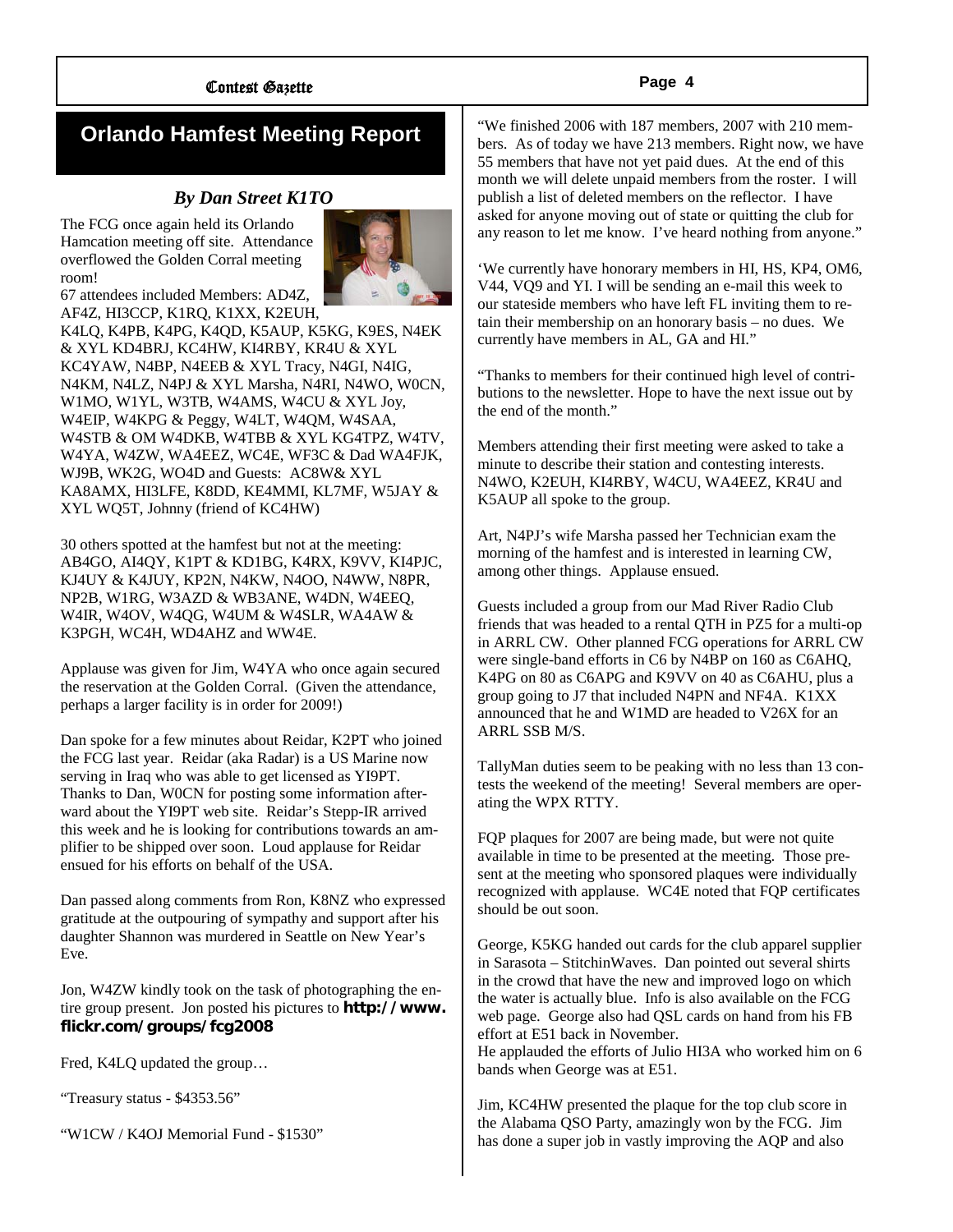getting the Alabama Contest Group going in a big way.

Tatino, HI3CCP spoke briefly to the group about his FB station on Loma del Toro in the Dominican Republic and invited members to come over to operate there. Others from the D.R. at the Orlando meeting included Lorenzo, HI3LFE and two ladies from the Indotel licensing authority – Patria Heredia and Carmen Rodriguez.

Ted, W3TB brought up the concept of an "internal FQP" and posted a follow-up note to the club reflector which spawned some good ideas for club activities.

Dan asked for a show of hands from those who listened for the 40 Meter moonbounce echoes from the HAARP station in Alaska. Only a few had listened this time around. Radar was a prevalent theme at the meeting.

Joe, W4SAA is working on a location in Okeechobee County for an April FCG meeting. The FCG has met at Camp Grace the past two years, but that facility is not available this year. Since the meeting, Joe was unable to find a suitable location with a covered meeting area and picnic/cooking facilities, so we are looking for other volunteers to locate an April meeting site.

73, Dan

#### *Meeting Photos by Jon W4ZW*







WJ9B



KC4HW



KR4U

K2EUH K4PB



W4YA K4LQ K4QD







WO4D



WA4EEZ K4PG



![](_page_4_Picture_29.jpeg)

![](_page_4_Picture_30.jpeg)

![](_page_4_Picture_31.jpeg)

K1TO W4STB

![](_page_4_Picture_34.jpeg)

AC8W KA8AMX

![](_page_4_Picture_36.jpeg)

![](_page_4_Picture_37.jpeg)

**WATRB** 

![](_page_4_Picture_39.jpeg)

![](_page_4_Picture_40.jpeg)

N4EK KD4BRJ W1MO W4QM

KL7MF W1YL WC4E W4KPG Peggy

![](_page_4_Picture_43.jpeg)

Group

K9ES

![](_page_4_Picture_45.jpeg)

L-R HI3CCP HI3LFE HI3A/AD4Z

![](_page_4_Picture_47.jpeg)

*awards the plaque for highest scoring club in the Alabama QSO Party to Dan K1TO* 

![](_page_4_Picture_49.jpeg)

*Dan K1TO conducts the meeting.* 

![](_page_4_Picture_51.jpeg)

![](_page_4_Picture_52.jpeg)

![](_page_4_Picture_53.jpeg)

![](_page_4_Picture_54.jpeg)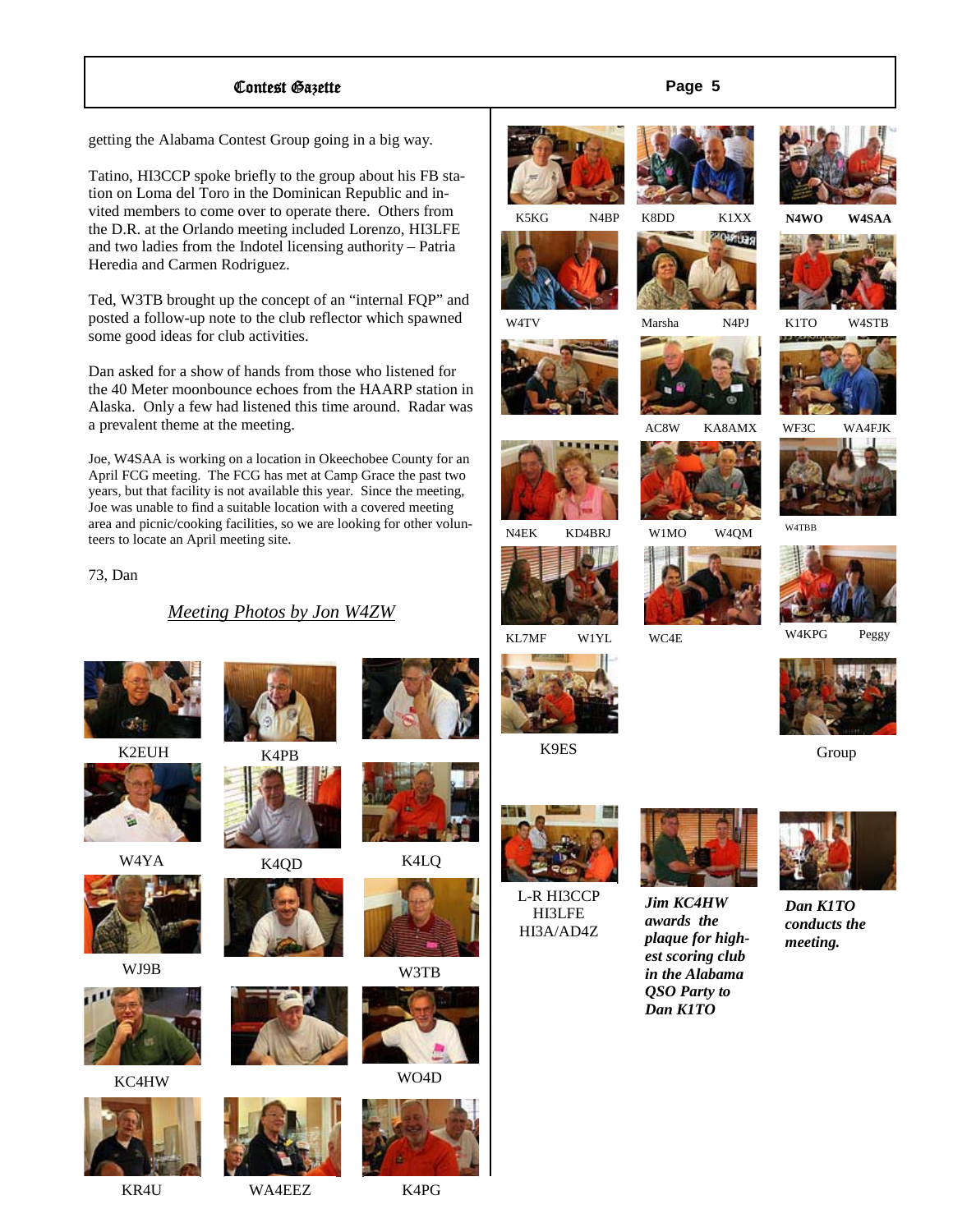## **Jordan Mash, WB2QLP SK**

Former Member Jordan Mash WB2QLP passed away on February 15, 2008. The Memoriam paragraph and picture below is taken from the Amateur Radio of Southwest Florida (ARASWF) February newsletter.

#### **IN MEMORIAM**

It is with great sadness that we have to announce the passing of Jordan Mash WB2QLP. His passing will be a great loss to all members of the Amateur Radio Association of Southwest Florida, as well as the entire Amateur Radio Community. Jordan died peacefully in the early morning hours of February 15, 2008 at Naples Community Hospital from complications from cancer. His mother, Freida, was present with Jordan at the time of his passing. As you all know, Jordan was a lifelong Radio Amateur and Life Member of ARASWF, who made many contributions to our fraternity. Services will be held in Long Island, New York on Tuesday February 19th 2008 at 12:00 pm at Gutterman's Funeral Home in Rockville Center. Rabbi Chiger will preside at the services.

Jordan's mother, Frieda, will be sitting shiva for the week following the services.

In lieu of flowers, Frieda has requested that donations be made to the American Cancer Society in the name of Jordan Mash WB2QLP.

![](_page_5_Picture_7.jpeg)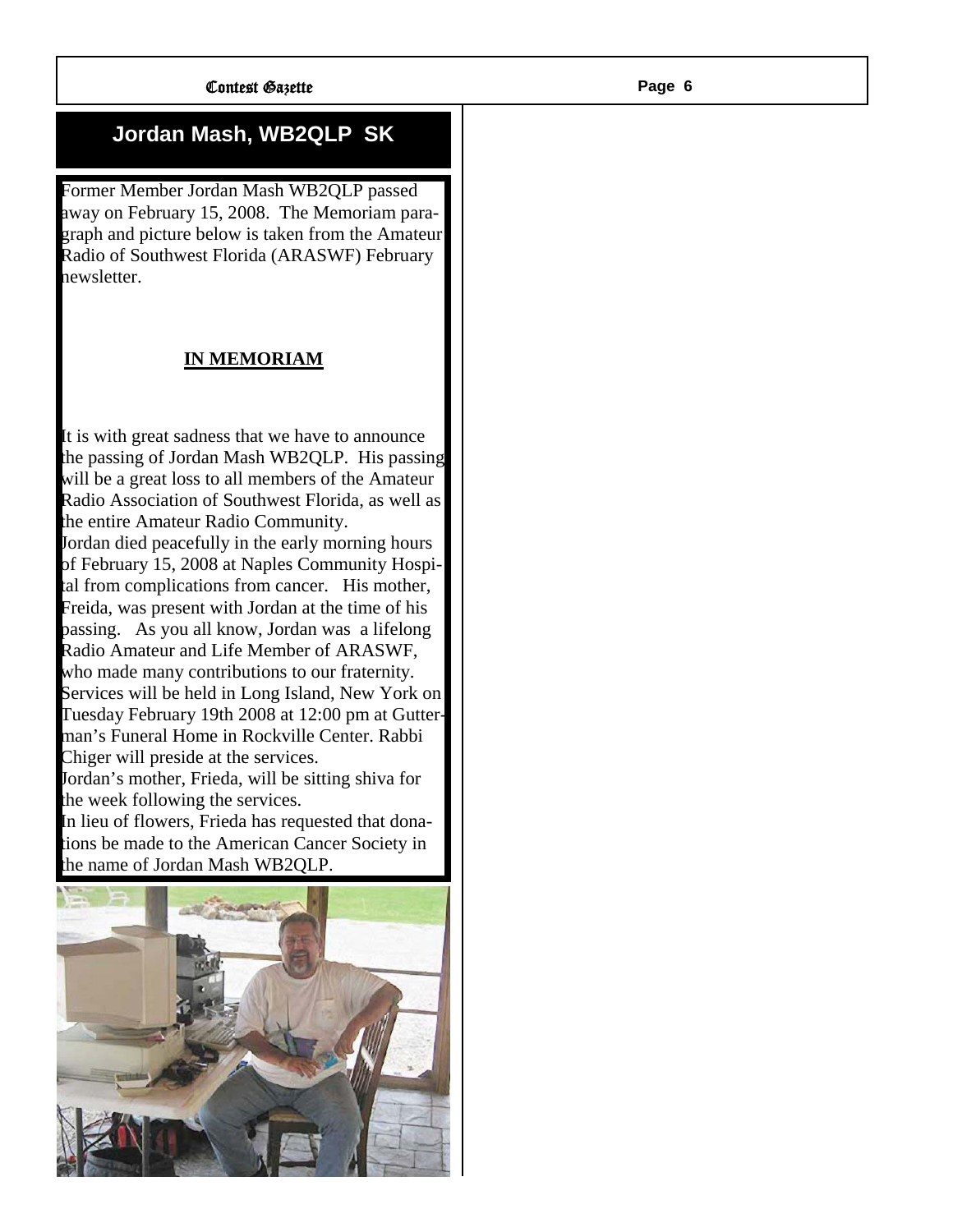| Contest Ga3ette | Page 7 |
|-----------------|--------|
|                 |        |
|                 |        |
|                 |        |
|                 |        |
|                 |        |
|                 |        |
|                 |        |
|                 |        |
|                 |        |
|                 |        |
|                 |        |
|                 |        |
|                 |        |
|                 |        |
|                 |        |
|                 |        |
|                 |        |
|                 |        |
|                 |        |
|                 |        |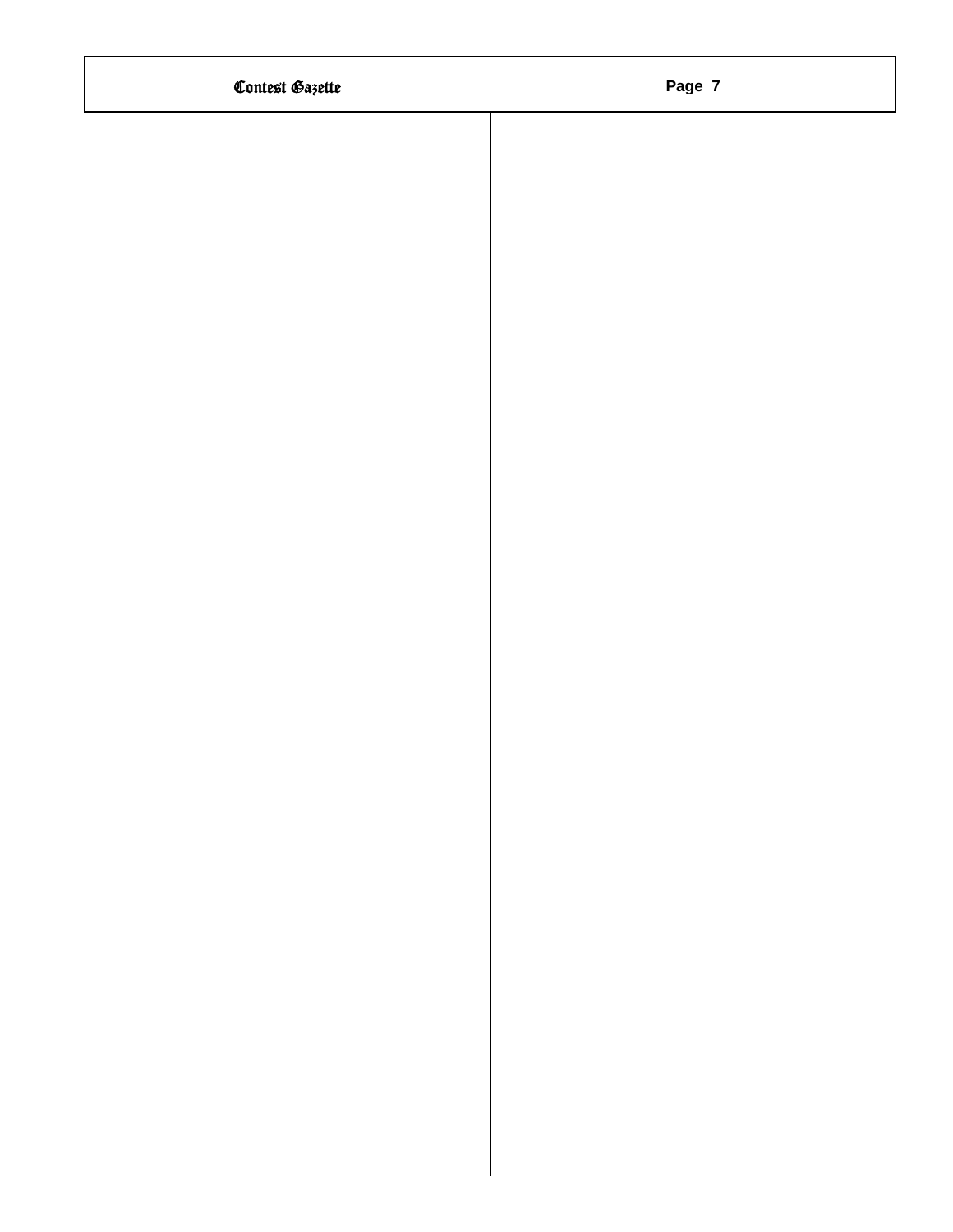#### Contest Gazette **Contest Gazette** Contest Gazette **Page 8**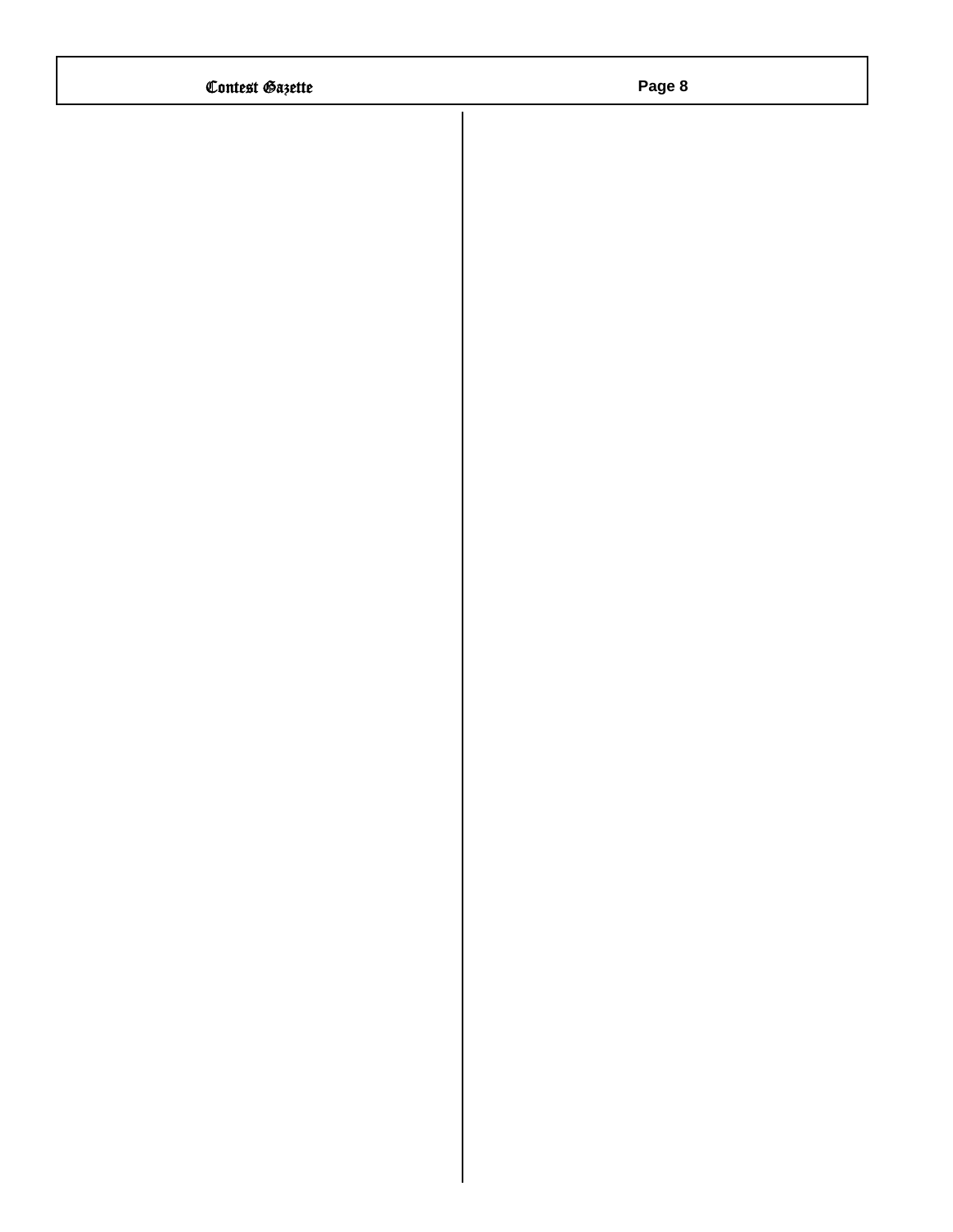| Contest Gazette | Page 9 |
|-----------------|--------|
|                 |        |
|                 |        |
|                 |        |
|                 |        |
|                 |        |
|                 |        |
|                 |        |
|                 |        |
|                 |        |
|                 |        |
|                 |        |
|                 |        |
|                 |        |
|                 |        |
|                 |        |
|                 |        |
|                 |        |
|                 |        |
|                 |        |
|                 |        |
|                 |        |
|                 |        |
|                 |        |
|                 |        |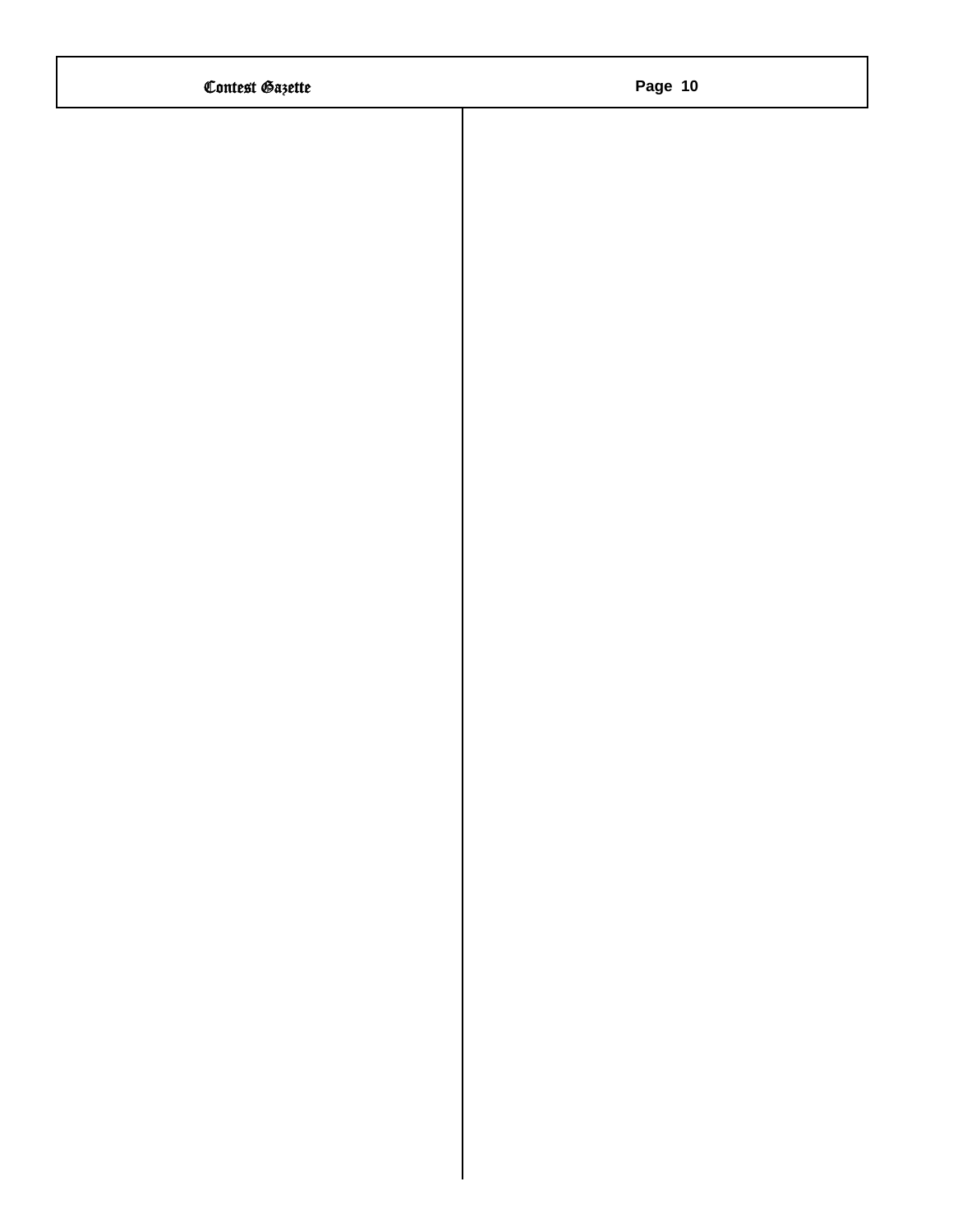| Contest Gazette | Page 11 |
|-----------------|---------|
|                 |         |
|                 |         |
|                 |         |
|                 |         |
|                 |         |
|                 |         |
|                 |         |
|                 |         |
|                 |         |
|                 |         |
|                 |         |
|                 |         |
|                 |         |
|                 |         |
|                 |         |
|                 |         |
|                 |         |
|                 |         |
|                 |         |
|                 |         |
|                 |         |
|                 |         |